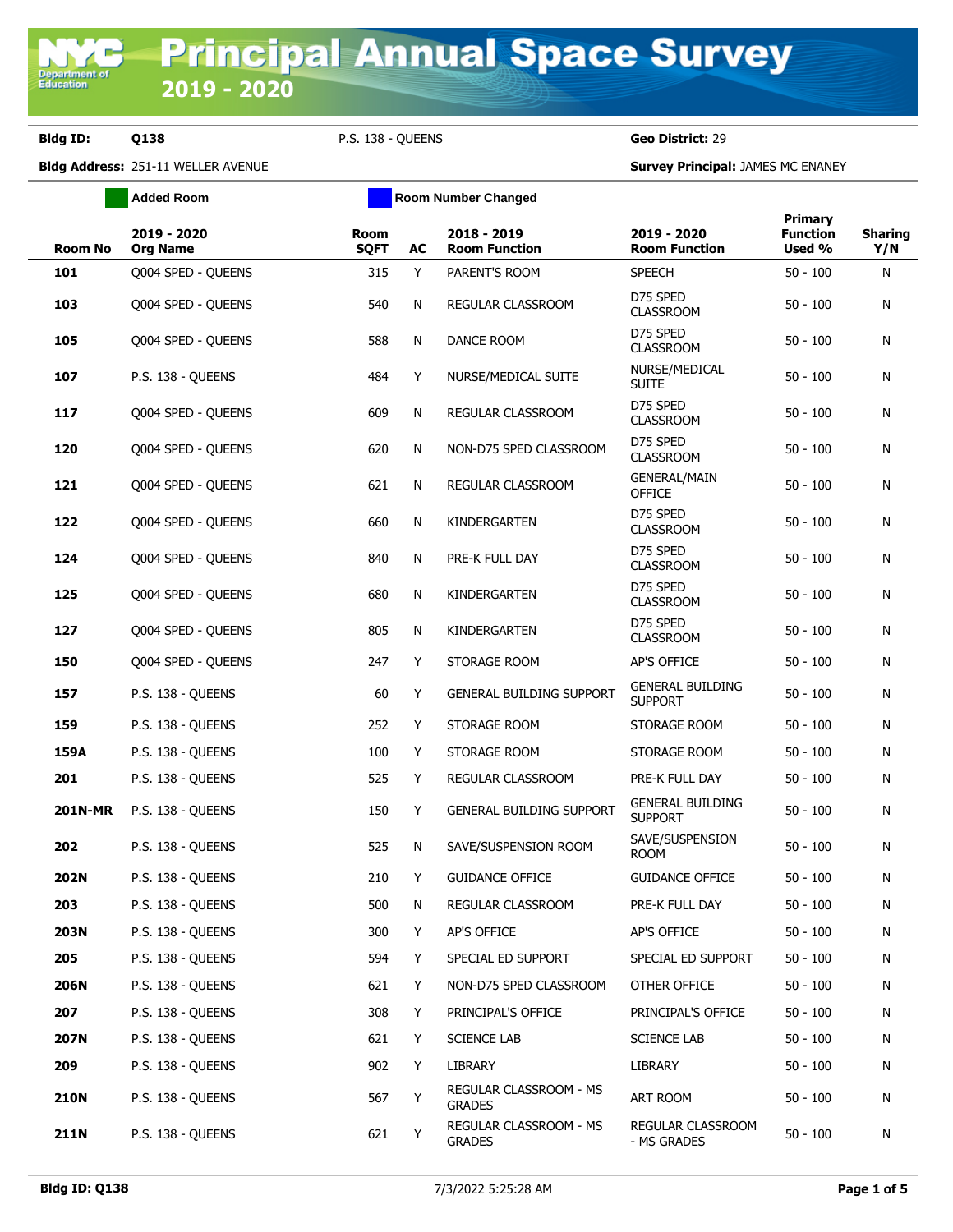## **Bldg ID: Q138** P.S. 138 - QUEENS **Geo District:** 29

**Added Room Room Room Number Changed** 

**Bldg Address:** 251-11 WELLER AVENUE **Survey Principal:** JAMES MC ENANEY

| <b>Room No</b> | 2019 - 2020<br><b>Org Name</b> | <b>Room</b><br><b>SQFT</b> | AC | 2018 - 2019<br><b>Room Function</b>            | 2019 - 2020<br><b>Room Function</b>      | Primary<br><b>Function</b><br>Used % | <b>Sharing</b><br>Y/N |
|----------------|--------------------------------|----------------------------|----|------------------------------------------------|------------------------------------------|--------------------------------------|-----------------------|
| 214N           | P.S. 138 - QUEENS              | 594                        | Y  | <b>LIBRARY</b>                                 | LIBRARY                                  | $50 - 100$                           | N                     |
| 215            | P.S. 138 - QUEENS              | 520                        | N  | <b>FIRST GRADE</b>                             | NON-D75 SPED<br><b>CLASSROOM</b>         | $50 - 100$                           | N                     |
| 217            | P.S. 138 - QUEENS              | 609                        | N  | <b>COMPUTER LAB</b>                            | <b>COMPUTER LAB</b>                      | $50 - 100$                           | N                     |
| <b>217N</b>    | P.S. 138 - QUEENS              | 621                        | Y  | ART ROOM                                       | NON-D75 SPED<br><b>CLASSROOM</b>         | $50 - 100$                           | N                     |
| 219            | P.S. 138 - QUEENS              | 567                        | N  | <b>FIRST GRADE</b>                             | PRE-K FULL DAY                           | $50 - 100$                           | N                     |
| 219N           | P.S. 138 - QUEENS              | 810                        | Y  | <b>REGULAR CLASSROOM - MS</b><br><b>GRADES</b> | <b>REGULAR CLASSROOM</b><br>- MS GRADES  | $50 - 100$                           | N                     |
| 220            | P.S. 138 - QUEENS              | 546                        | N  | <b>FIRST GRADE</b>                             | <b>FIRST GRADE</b>                       | $50 - 100$                           | N                     |
| 221            | P.S. 138 - QUEENS              | 546                        | N  | <b>FIRST GRADE</b>                             | KINDERGARTEN                             | $50 - 100$                           | N                     |
| 221N           | P.S. 138 - OUEENS              | 952                        | Y  | REGULAR CLASSROOM - MS<br><b>GRADES</b>        | REGULAR CLASSROOM<br>- MS GRADES         | $50 - 100$                           | N                     |
| <b>222N</b>    | P.S. 138 - QUEENS              | 55                         | Y  | STORAGE ROOM                                   | STORAGE ROOM                             | $50 - 100$                           | N                     |
| 225            | P.S. 138 - QUEENS              | 620                        | N  | <b>SECOND GRADE</b>                            | <b>SECOND GRADE</b>                      | $50 - 100$                           | N                     |
| 226            | P.S. 138 - OUEENS              | 640                        | N  | <b>SECOND GRADE</b>                            | <b>SECOND GRADE</b>                      | $50 - 100$                           | N                     |
| 227            | P.S. 138 - QUEENS              | 720                        | N  | <b>SECOND GRADE</b>                            | KINDERGARTEN                             | $50 - 100$                           | N                     |
| 228            | P.S. 138 - QUEENS              | 680                        | N  | SECOND GRADE                                   | <b>FIRST GRADE</b>                       | $50 - 100$                           | N                     |
| 255            | P.S. 138 - QUEENS              | 616                        | Y  | <b>GENERAL/MAIN OFFICE</b>                     | <b>GENERAL/MAIN</b><br><b>OFFICE</b>     | $50 - 100$                           | N                     |
| 256            | P.S. 138 - QUEENS              | 80                         | Y  | OTHER OFFICE                                   | OTHER OFFICE                             | $50 - 100$                           | N                     |
| 261            | P.S. 138 - QUEENS              | 882                        | Y  | OTHER OFFICE                                   | OTHER OFFICE                             | $50 - 100$                           | N                     |
| 262            | P.S. 138 - QUEENS              | 210                        | Y  | AP'S OFFICE                                    | AP'S OFFICE                              | $50 - 100$                           | N                     |
| 263            | P.S. 138 - QUEENS              | 144                        | Y  | STORAGE ROOM                                   | <b>SETSS</b>                             | $50 - 100$                           | N                     |
| 301            | P.S. 138 - QUEENS              | 600                        | N  | THIRD GRADE                                    | THIRD GRADE                              | $50 - 100$                           | N                     |
| 301N           | P.S. 138 - QUEENS              | 104                        | Y  | OTHER OFFICE                                   | OTHER OFFICE                             | $50 - 100$                           | N                     |
| 302            | P.S. 138 - OUEENS              | 572                        | N  | NON-D75 SPED CLASSROOM                         | <b>AUXILIARY EXERCISE</b><br><b>ROOM</b> | $50 - 100$                           | N                     |
| 303            | P.S. 138 - QUEENS              | 572                        | N  | THIRD GRADE                                    | NON-D75 SPED<br><b>CLASSROOM</b>         | $50 - 100$                           | N                     |
| 304N           | P.S. 138 - QUEENS              | 300                        | Y  | REGULAR CLASSROOM                              | REGULAR CLASSROOM                        | $50 - 100$                           | N                     |
| 305            | P.S. 138 - QUEENS              | 638                        | N  | THIRD GRADE                                    | THIRD GRADE                              | $50 - 100$                           | N                     |
| 307            | P.S. 138 - QUEENS              | 572                        | N  | THIRD GRADE                                    | FIFTH GRADE                              | $50 - 100$                           | N                     |
| 307N           | P.S. 138 - OUEENS              | 575                        | Y  | REGULAR CLASSROOM - MS<br><b>GRADES</b>        | REGULAR CLASSROOM<br>- MS GRADES         | $50 - 100$                           | N                     |
| 308N           | P.S. 138 - QUEENS              | 575                        | Y  | REGULAR CLASSROOM - MS<br><b>GRADES</b>        | REGULAR CLASSROOM<br>- MS GRADES         | $50 - 100$                           | N                     |
| 309            | P.S. 138 - QUEENS              | 550                        | N  | SCIENCE CLASSROOM FOR PS                       | <b>FIFTH GRADE</b>                       | $50 - 100$                           | N                     |
| 311            | P.S. 138 - QUEENS              | 322                        | Y  | REGULAR CLASSROOM                              | <b>FUNDED - ESL</b>                      | $50 - 100$                           | N                     |
| 311N           | P.S. 138 - QUEENS              | 525                        | Y  | <b>SCIENCE LAB</b>                             | <b>SCIENCE LAB</b>                       | $50 - 100$                           | N                     |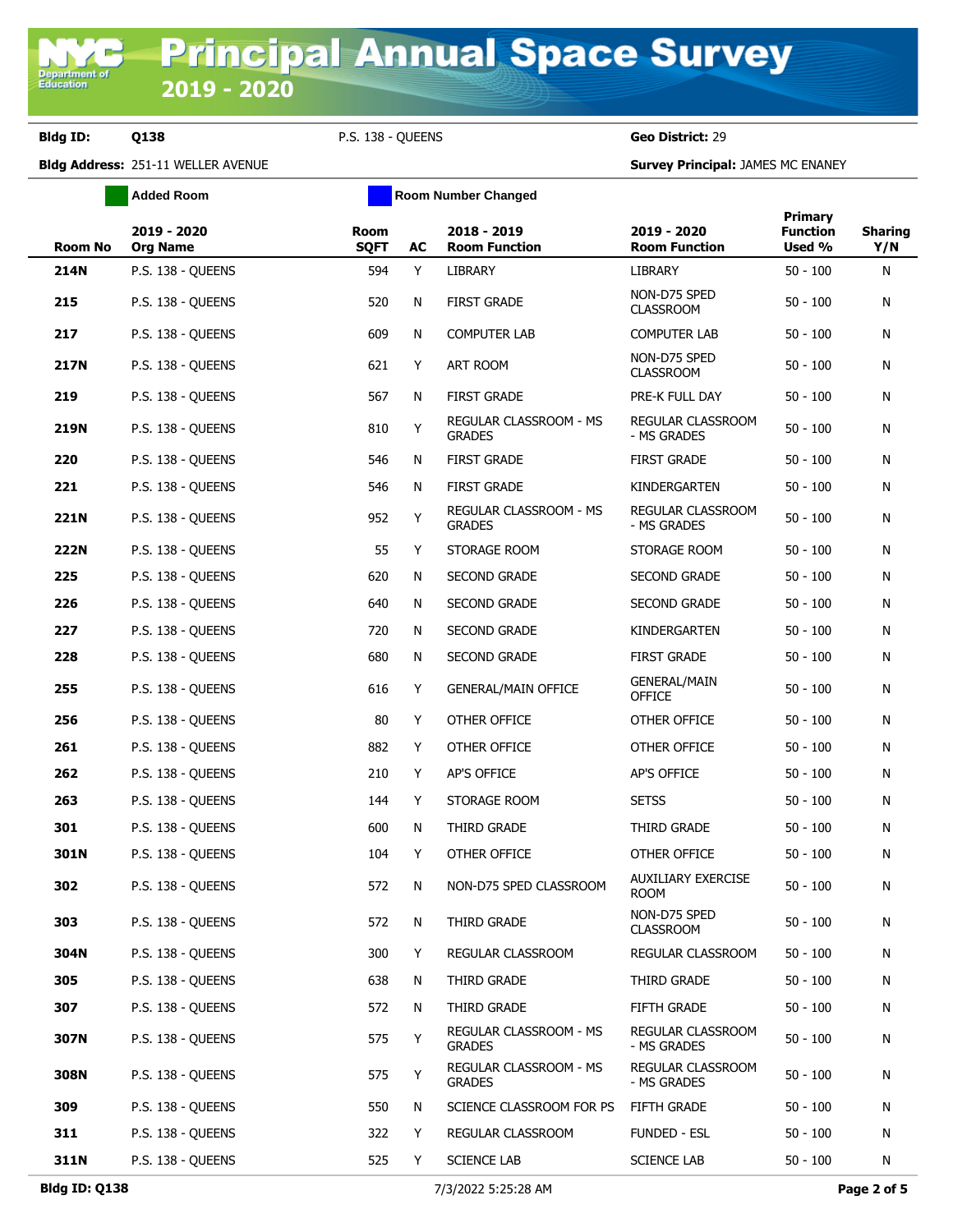**Bldg ID: Q138** P.S. 138 - QUEENS **Geo District:** 29

**Added Room Room Room Number Changed** 

**Bldg Address:** 251-11 WELLER AVENUE **Survey Principal:** JAMES MC ENANEY

| Room No            | 2019 - 2020<br><b>Org Name</b> | <b>Room</b><br><b>SQFT</b> | AC | 2018 - 2019<br><b>Room Function</b>            | 2019 - 2020<br><b>Room Function</b>       | Primary<br><b>Function</b><br>Used % | <b>Sharing</b><br>Y/N |
|--------------------|--------------------------------|----------------------------|----|------------------------------------------------|-------------------------------------------|--------------------------------------|-----------------------|
| 312N               | P.S. 138 - QUEENS              | 575                        | Y  | REGULAR CLASSROOM - MS<br><b>GRADES</b>        | <b>FUNDED - ESL</b>                       | $50 - 100$                           | N                     |
| 313A               | P.S. 138 - QUEENS              | 264                        | N  | <b>SPEECH</b>                                  | <b>SPEECH</b>                             | $50 - 100$                           | N                     |
| 313B               | P.S. 138 - QUEENS              | 273                        | N  | <b>FUNDED - ESL</b>                            | OTHER OFFICE                              | $50 - 100$                           | N                     |
| 315                | P.S. 138 - QUEENS              | 567                        | N  | <b>FOURTH GRADE</b>                            | NON-D75 SPED<br><b>CLASSROOM</b>          | $50 - 100$                           | N                     |
| 315N               | P.S. 138 - QUEENS              | 575                        | Y  | REGULAR CLASSROOM - MS<br><b>GRADES</b>        | REGULAR CLASSROOM<br>- MS GRADES          | $50 - 100$                           | N                     |
| 317                | P.S. 138 - OUEENS              | 609                        | N  | <b>FOURTH GRADE</b>                            | REGULAR CLASSROOM                         | $50 - 100$                           | N                     |
| 318N               | P.S. 138 - QUEENS              | 575                        | Y  | REGULAR CLASSROOM - MS<br><b>GRADES</b>        | REGULAR CLASSROOM<br>- MS GRADES          | $50 - 100$                           | N                     |
| 319A               | P.S. 138 - QUEENS              | 276                        | Y  | AP'S OFFICE                                    | AP'S OFFICE                               | $50 - 100$                           | N                     |
| 319B               | P.S. 138 - OUEENS              | 322                        | Y  | AP'S OFFICE                                    | AP'S OFFICE                               | $50 - 100$                           | N                     |
| 320                | P.S. 138 - QUEENS              | 546                        | N  | <b>FOURTH GRADE</b>                            | <b>FOURTH GRADE</b>                       | $50 - 100$                           | N                     |
| 321                | P.S. 138 - OUEENS              | 546                        | N  | <b>FOURTH GRADE</b>                            | <b>FOURTH GRADE</b>                       | $50 - 100$                           | N                     |
| 321N               | P.S. 138 - QUEENS              | 575                        | Y  | <b>REGULAR CLASSROOM - MS</b><br><b>GRADES</b> | REGULAR CLASSROOM<br>- MS GRADES          | $50 - 100$                           | N                     |
| 322N               | P.S. 138 - QUEENS              | 575                        | Y  | <b>COMPUTER LAB</b>                            | <b>COMPUTER LAB</b>                       | $50 - 100$                           | N                     |
| 325                | P.S. 138 - QUEENS              | 640                        | N  | <b>FIFTH GRADE</b>                             | REGULAR CLASSROOM<br>- MS GRADES          | $50 - 100$                           | N                     |
| 325N               | P.S. 138 - QUEENS              | 550                        | Y  | REGULAR CLASSROOM - MS<br><b>GRADES</b>        | REGULAR CLASSROOM<br>- MS GRADES          | $50 - 100$                           | N                     |
| 326                | P.S. 138 - QUEENS              | 620                        | N  | FIFTH GRADE                                    | REGULAR CLASSROOM<br>- MS GRADES          | $50 - 100$                           | N                     |
| 326N               | P.S. 138 - QUEENS              | 66                         | Y  | STORAGE ROOM                                   | STORAGE ROOM                              | $50 - 100$                           | N                     |
| 327                | P.S. 138 - QUEENS              | 660                        | N  | FIFTH GRADE                                    | REGULAR CLASSROOM<br>- MS GRADES          | $50 - 100$                           | N                     |
| 328                | P.S. 138 - OUEENS              | 760                        | N  | FIFTH GRADE                                    | MUSIC ROOM                                | $50 - 100$                           | N                     |
| 331-MR             | P.S. 138 - QUEENS              | 150                        | Y  | <b>GENERAL BUILDING SUPPORT</b>                | <b>GENERAL BUILDING</b><br><b>SUPPORT</b> | $50 - 100$                           | N                     |
| 356                | P.S. 138 - OUEENS              | 140                        | Y  | OTHER OFFICE                                   | OTHER OFFICE                              | $50 - 100$                           | N                     |
| 362                | P.S. 138 - QUEENS              | 196                        | Y  | STORAGE ROOM                                   | STORAGE ROOM                              | $50 - 100$                           | N                     |
| 532                | P.S. 138 - QUEENS              | 120                        | Y  | OTHER OFFICE                                   | OTHER OFFICE                              | $50 - 100$                           | N                     |
| <b>AUD</b>         | P.S. 138 - QUEENS              | 4453                       | Y  | AUDITORIUM                                     | AUDITORIUM                                | $50 - 100$                           | N                     |
| B1-MR              | P.S. 138 - QUEENS              | 693                        | Y  | STORAGE ROOM                                   | STORAGE ROOM                              | $50 - 100$                           | N                     |
| B <sub>2</sub> -MR | P.S. 138 - QUEENS              | 276                        | Y  | GENERAL BUILDING SUPPORT                       | <b>GENERAL BUILDING</b><br><b>SUPPORT</b> | $50 - 100$                           | N                     |
| B3-MR              | P.S. 138 - QUEENS              | 560                        | Y  | GENERAL BUILDING SUPPORT                       | <b>GENERAL BUILDING</b><br><b>SUPPORT</b> | $50 - 100$                           | N                     |
| <b>CAF</b>         | P.S. 138 - QUEENS              | 4446                       | Y  | STUDENT CAFETERIA                              | STUDENT CAFETERIA                         | $50 - 100$                           | N                     |
| <b>GYM</b>         | P.S. 138 - QUEENS              | 4234                       | Y  | <b>GYMNASIUM</b>                               | <b>GYMNASIUM</b>                          | $50 - 100$                           | N                     |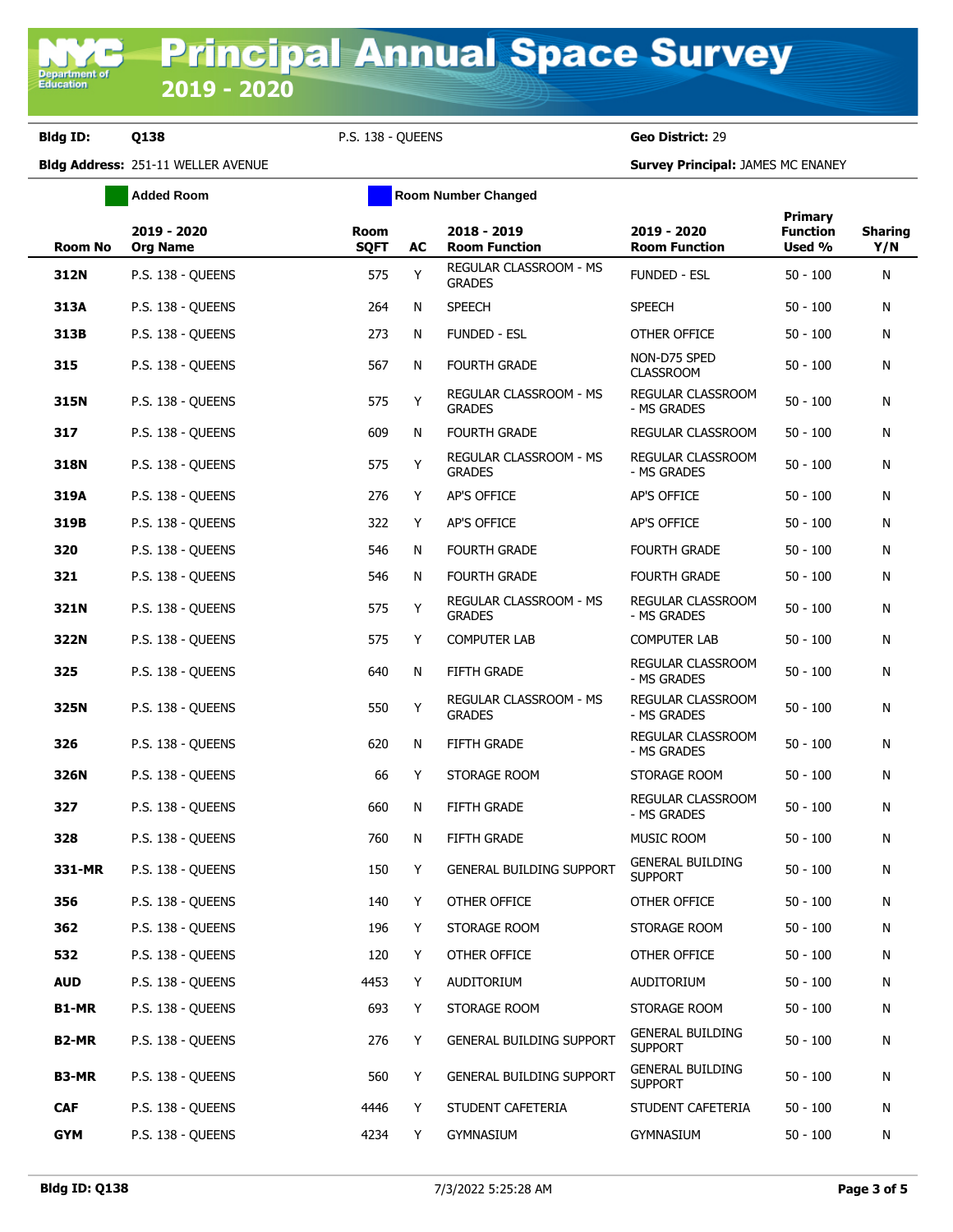| <b>Department of</b><br>Education | 2019 - 2020                               |                     |    |                                       | <b>Principal Annual Space Survey</b>     |                                             |                       |
|-----------------------------------|-------------------------------------------|---------------------|----|---------------------------------------|------------------------------------------|---------------------------------------------|-----------------------|
|                                   |                                           |                     |    |                                       |                                          |                                             |                       |
| <b>Bldg ID:</b>                   | <b>Q138</b>                               | P.S. 138 - OUEENS   |    |                                       | Geo District: 29                         |                                             |                       |
|                                   | <b>Bldg Address: 251-11 WELLER AVENUE</b> |                     |    |                                       | <b>Survey Principal: JAMES MC ENANEY</b> |                                             |                       |
|                                   | <b>Added Room</b>                         |                     |    | <b>Room Number Changed</b>            |                                          |                                             |                       |
| Room No                           | 2019 - 2020<br><b>Org Name</b>            | Room<br><b>SOFT</b> | AC | $2018 - 2019$<br><b>Room Function</b> | 2019 - 2020<br><b>Room Function</b>      | <b>Primary</b><br><b>Function</b><br>Used % | <b>Sharing</b><br>Y/N |
| <b>KIT</b>                        | P.S. 138 - OUEENS                         | 2592                | Υ  | <b>KITCHEN</b>                        | <b>KITCHEN</b>                           | $50 - 100$                                  | N                     |
| 119A                              | Q004 SPED - QUEENS                        | 80                  | N  |                                       | DUPLICATING/COPY<br><b>ROOM</b>          |                                             | N                     |
| 119B                              | Q004 SPED - QUEENS                        | 196                 | N  |                                       | NURSE/MEDICAL<br><b>SUITE</b>            |                                             | Ν                     |
| 364                               | THE CHILD CENTER OF NEW YORK<br>- OUEENS  | 150                 | Υ  |                                       | OTHER OFFICE                             |                                             | Ν                     |

| How many hallway bathrooms for students are there in your building?                                                                                                                          | 30 |  |
|----------------------------------------------------------------------------------------------------------------------------------------------------------------------------------------------|----|--|
| Are any of the student bathrooms being shared by multiple schools?                                                                                                                           | N  |  |
| Are all the student bathrooms open throughout the day?                                                                                                                                       |    |  |
| Please identify the number of non-instructional spaces, not reported above, being used for<br>instructional purposes, academic intervention services, or therapeutic or counseling services: |    |  |
| Are any of those non-instructional spaces being shared?                                                                                                                                      |    |  |

I I